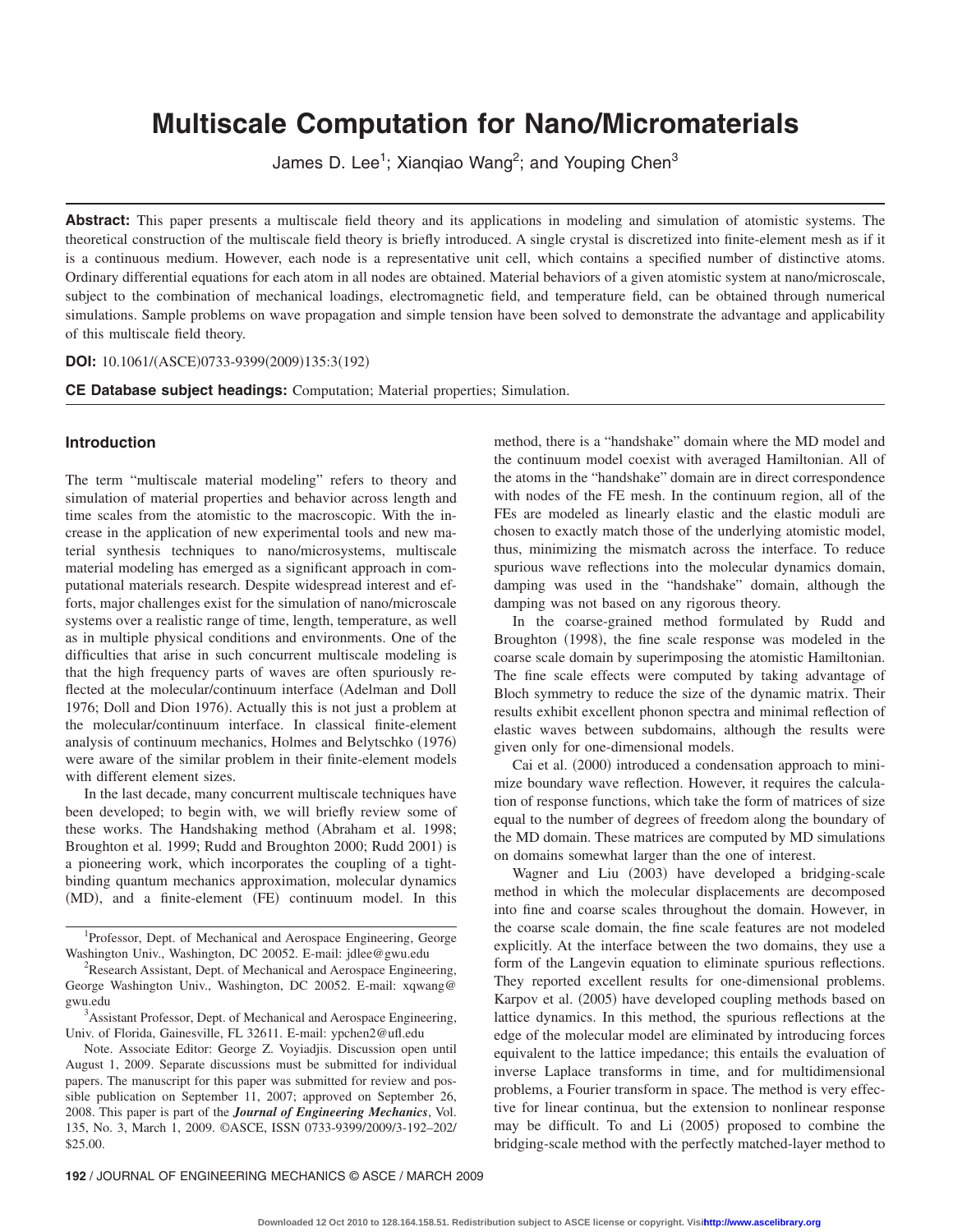eliminate the spurious reflections by matching the impedance at the atomistic/continuum interface.

A heterogeneous multiscale method has been developed by E and his co-workers (E and Huang 2001, 2002; Li and E 2005). It is based on the concept that both the atomistic and the continuum models are formulated in the form of conservation laws of mass, momentum, and energy. The strategy is to start with a macroscale solver and find the missing macroscale data such as the constitutive laws and kinetic relation by performing local simulations of the microscale models constrained to be consistent with a local macroscale state of the system. More details can be found in a review article  $(E$  et al. 2007).

In the bridging-domain method, the continuum and molecular domains are overlapped in a bridging subdomain, where the Hamiltonian is taken to be a linear combination of the continuum and molecular Hamiltonian (Belytschko and Xiao 2003; Xiao and Belytschko 2004). The compatibility in the bridging domain is enforced by Lagrange multipliers or by the augmented Lagrangian method. This method is aimed at crystalline or amorphous solids, and it is assumed that the deformations are sufficiently small and so that voids or dislocations do not develop in the continuum subdomain. Results show that this method can avoid spurious wave reflections at the molecular/continuum interface without any additional filtering procedures. A multiple-time-step algorithm is also developed within this framework.

Generally speaking, in all those above-mentioned coupled methods, the idea is to use a fully atomistic description in one region of material and a continuum description in other regions. The detailed treatment of the material in the "transition region" or boundary between the atomistic and continuum regions is a critical aspect of such an approach. Nearly all of the existing methods have a well-defined transition region in which some approximation is made. An approximation is necessary due to the fundamental incompatibility of the nonlocal atomistic description and the local continuum description. Variations among the existing coupling methods are a result of differences in desired application of the method, intuitive identification of important physical phenomena, and issues related to practical, computationally efficient implementation. Curtin and Miller (2003) gave a review of these methods and noted that a unified and formal theory of the transition region that allows quantifiable error bounds to be established does not yet exist.

The quasicontinuum (QC) method (Tadmor et al. 1996) has been used to study a variety of fundamental aspects of deformation in crystalline solids. The QC method defines two types of atoms, "local representative atoms" and "nonlocal representative atoms," rather than identifying atomistic and continuum regions. In practice, however, the regions containing nonlocal representative atoms are essentially equivalent to the fully atomistic regions of other methods. Similarly, a local representative atom is coincident with either a continuum FE node or an atomic position near a Gauss point used to define the energy of the continuum element. The language of nonlocal and local clearly associates the nonlocal atoms with "real" atoms and the local atoms with the local FE region. The interface atoms are included in the atomistic energy but are also FE nodes of the continuum. The pad atom positions are dictated by interpolation from the FE nodal positions. The pad atom energies are not included, but the energies of the real and interface atoms include their interactions with the pad atoms. To avoid overcounting of the energy of the interface atoms/nodes, the energies of the continuum elements adjacent to the interface (i.e., elements that have nodes corresponding to the interface atoms as shown in gray in the figure) are weighted differently in the total

potential energy sum. The total potential energy of the QC model is then obtained by summing the energies of all atoms in the atomistic region and at the interface and all elements in the continuum domain. The QC potential energy leads to some nonphysical effects in the transition region, as alluded to in the previous section. Specifically, taking derivatives of the energy functional to obtain forces on atoms and finite-element (FE) nodes leads to so-called ghost forces in the transition region (Shenoy et al. 1998). The origin of these ghost forces lies precisely in the assumption of locality in the continuum region and the local/ nonlocal mismatch in the transition region. Later, Knap and Ortiz (2001) have proposed a QC formulation that is entirely "nonlocal" in that the locality implicit in an FE calculation is eliminated. The overall concept is to use FE ideas to kinematically constrain some atomic positions to node positions but to determine forces from a fully nonlocal atomistic description at all times and in all regions of space. The Cauchy-Born rule is, thus, abandoned and forces are calculated from clusters of representative atoms centered on atoms corresponding to FE nodes. An order-*N* atomic-scale finite-element method, called AFEM, was proposed by Liu et al. (2004). It is as accurate as MD simulations, but much faster than the order-*N*<sup>2</sup> conjugate gradient method. Hence, it is suitable for large-scale static problems. Recently, Dupuy et al. (2005), using a combination of statistical mechanics and finite-element interpolation, developed a coarse-grained alternative to molecular dynamics for crystalline solids at a constant temperature.

In a series of theoretical papers, a multiscale field theory has been constructed by Chen and her co-workers Chen 2006; Chen and Lee 2005, 2006; Chen et al. 2006a, b; Xiong et al. 2007) for concurrent atomic-continuum modeling of materials/systems. Continuous local densities of fundamental physical quantities in atomistic systems are derived. By decomposing atomic motion/ deformation into homogeneous lattice motion/deformation and inhomogeneous internal atomic motion/deformation, and also decomposing momentum flux and heat flux into homogeneous and inhomogeneous parts, field description of conservation laws at atomic scale has been formulated. As a result of the formulation, a field representation of atomic many-body dynamics is obtained, and time-interval averaged quantities can be solved. Since the conservation equations obtained by Chen (2006), Chen and Lee (2006), and Chen et al. (2006a) are valid at atomic scale, the field theory can reproduce time averaged atomic trajectories and can be used to investigate phenomena and properties that originated at atomic scale. Since it is a field theory formulated in terms of time interval averaged quantities, it is expected to be computationally more efficient than atomic-level MD simulation, and can be applied to simulate phenomena at larger length and time scales.

The outline of this paper is as follows: in the section of Multiscale Field Theory, we briefly introduce our multiscale theory, including the derivations of the balance law of linear momentum and constitutive equations for momentum flux. Although the theory is based on atomic many-body dynamics, we end up with a continuum field theory. Therefore, in the next section, we do a Finite-Element Formulation for this multiscale theory. In the section of Sample Problems, we present the numerical results of two sets of sample problems to demonstrate the characteristics and the advantages of the theory and its numerical algorithm. In the last section, we give a Summary and Discussion, including the comparisons with other multiscale theories.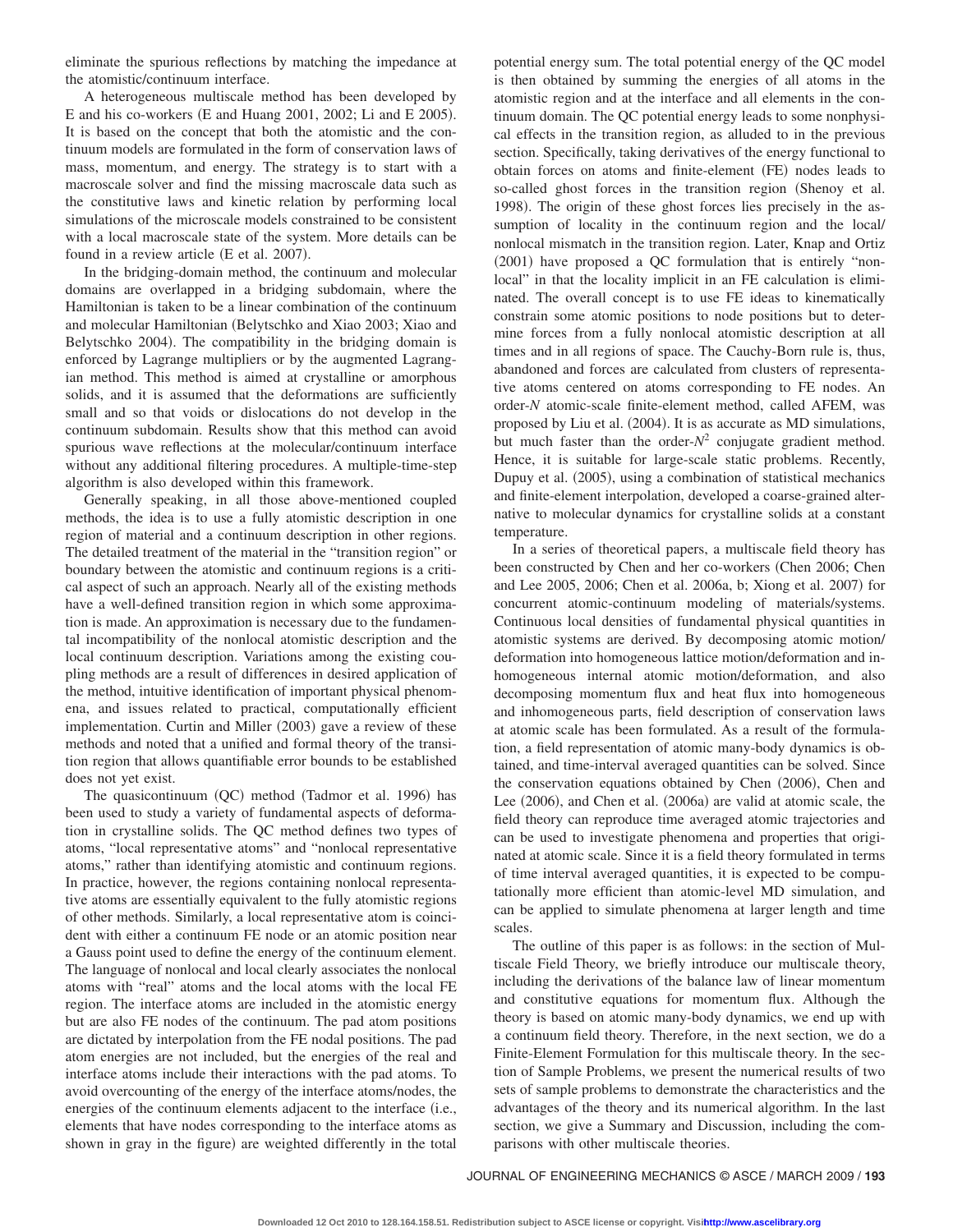#### **Multiscale Field Theory**

**r**  $\frac{1}{2}$   $\frac{1}{2}$   $\frac{1}{2}$   $\frac{1}{2}$ 

Crystalline solids are distinguished from other states of matter by a periodic arrangement of the atoms; such a structure is called a crystal lattice. Essentially the regularity displayed by a crystal lattice is that of a three-dimensional mesh, which divides space into identical parallelepipeds. Imagine a number of identical atoms placed at the intersections of such a mesh; then we have what is known as a simple lattice (or Bravais lattice).

Microscopic dynamic quantities are functions of phase-space coordinates  $(\mathbf{r}, \mathbf{p})$ , i.e., the positions and momenta of atoms. For multielement systems, there is more than one atom in the unit cell. Thus, one has

$$
\mathbf{r} = \{ \mathbf{R}^{k\alpha} = \mathbf{R}^k + \Delta \mathbf{r}^{k\alpha} | k = 1, 2, 3, ..., n, \alpha = 1, 2, 3, ... v \}
$$
  

$$
\mathbf{p} = \{ m^{\alpha} \mathbf{V}^{k\alpha} = m^{\alpha} \mathbf{V}^k + m^{\alpha} \Delta \mathbf{v}^{k\alpha} | k = 1, 2, 3 ..., n, \alpha = 1, 2, 3, ... v \}
$$
  
(1)

where the superscript  $k\alpha$  refers to the  $\alpha$ th atom in the  $k$ th unit cell;  $m^{\alpha}$ =mass of the  $\alpha$ th atom;  $\mathbf{R}^{k\alpha}$  and  $\mathbf{V}^{k\alpha}$ =position and velocity vector of the  $k\alpha$  atom, respectively;  $\mathbf{R}^k$  and  $\mathbf{V}^k$ = position and velocity of the mass center of the *k*th unit cell, respectively;  $\Delta r^{k\alpha}$ and  $\Delta v^{k\alpha}$  = atomic position and velocity of the  $\alpha$ th atom relative to the mass center of the *k*th unit cell, respectively; *n*=total number of unit cells in the system;  $v$ = number of atoms in a unit cell. The local density of any measurable phase-space function  $a(r, p)$  can generally be defined as

$$
\mathbf{A}(\mathbf{x}, \mathbf{y}^{\alpha}, t) = \sum_{k=1}^{n} \sum_{\xi=1}^{v} \mathbf{a} \{ \mathbf{r}(t), \mathbf{p}(t) \} \delta(\mathbf{R}^{k} - \mathbf{x}) \widetilde{\delta}(\Delta \mathbf{r}^{k \xi} - \mathbf{y}^{\alpha}) \equiv \mathbf{A}^{\alpha}(\mathbf{x}, t)
$$
\n(2)

The first delta function in Eq.  $(2)$  is a localization function that provides the link between phase space and physical space descriptions. It can be a Dirac  $\delta$ -function (Irvine and Kirkwood 1950) or a distribution function (Hardy 1982), such as

$$
\delta(\mathbf{R}^k - \mathbf{x}) = \pi^{-3/2} l^{-3} e^{-|\mathbf{R}^k - \mathbf{x}|/l^2}
$$
 (3)

The field descriptions of the conservation equations and the constitutive relations (the interrelations between field quantities) are found to be independent of the choices of the localization function (Hardy 1982; Chen and Lee 2005, 2006; Chen et al. 2006a). The second delta function in Eq. (2) is the Kronecker delta, which identifies  $y^{\alpha}$  to  $\Delta r^{k\alpha}$ . It can be easily proved that the following normalization condition holds

$$
\int_{\Omega(\mathbf{x})} \delta(\mathbf{R}^k - \mathbf{x}) \widetilde{\delta}(\Delta \mathbf{r}^{k\alpha} - \mathbf{y}^{\alpha}) d^3 \Omega(\mathbf{x}) = 1
$$
  
(k = 1, 2, 3, ... n) (\alpha = 1, 2, ... v) (4)

It is also obvious that the distribution function satisfies the following identity as the Dirac delta function does

$$
\frac{\partial \delta(\mathbf{R}^{k\alpha} - \mathbf{x})}{\partial \mathbf{R}^{k\alpha}} = -\frac{\partial \delta(\mathbf{R}^{k\alpha} - \mathbf{x})}{\partial \mathbf{x}}
$$
(5)

Most current MD applications involve systems that are either in equilibrium or in some time-independent stationary state, where individual results are subjected to fluctuation; it is the welldefined averages over sufficiently long time intervals that are of interest. To smooth out the results and to obtain results close to experiments, measurements of physical quantities are necessary to be collected and averaged over a finite-time duration. There-

fore, in deriving the field description of atomic quantities and balance equations, it is the time-interval averaged quantities that are used, and the time-interval averaged (at time  $t$  in the interval  $[t, t+\Delta t]$ ) local density function takes the form

$$
\bar{A}^{\alpha}(\mathbf{x},t) = \langle A^{\alpha} \rangle \equiv \frac{1}{\Delta t} \int_{0}^{\Delta t} A^{\alpha}(\mathbf{x},t+\tau) d\tau
$$

$$
= \frac{1}{\Delta t} \int_{0}^{\Delta t} \sum_{k=1}^{n} a(\mathbf{r}(t+\tau), \mathbf{p}(t+\tau))
$$

$$
\times \delta(\mathbf{R}^{k} - \mathbf{x}) \tilde{\delta}(\Delta \mathbf{r}^{k\alpha} - \mathbf{y}^{\alpha}) d\tau
$$
(6)

The mathematical representation of conservation equations for mass, linear momentum, and energy at atomic scale has been analytically obtained in terms of averaged field quantities Chen and Lee 2005, 2006; Chen et al. 2006a). In this work, we are only concerned with "one-way coupling" with temperature and electromagnetic fields, i.e., the temperature and electromagnetic fields are given as functions of space and time. The relevant governing equations are then just the balance laws for linear momentum

$$
\frac{\partial}{\partial t} [\bar{\rho}^{\alpha} (\bar{v} + \Delta \bar{v}^{\alpha})] = \nabla_{x} \cdot [\bar{t}^{\alpha} - \bar{\rho}^{\alpha} \bar{v} \otimes (\bar{v} + \Delta \bar{v}^{\alpha})] \n+ \nabla_{y^{\alpha}} \cdot [\bar{\tau}^{\alpha} - \bar{\rho}^{\alpha} \Delta \bar{v}^{\alpha} \otimes (\bar{v} + \Delta \bar{v}^{\alpha})] + \bar{\varphi}^{\alpha} \tag{7}
$$

where the time interval averaged mass density  $\bar{\rho}^{\alpha}$ , linear momentum  $\bar{\rho}^{\alpha}(\bar{v}+\Delta\bar{v}^{\alpha})$ , homogeneous atomic stresses  $\bar{t}^{\alpha}_{(kin)}+\bar{t}^{\alpha}_{(pot)}$  and inhomogeneous atomic stresses  $\overline{\tau}^{\alpha}_{(kin)} + \overline{\tau}^{\alpha}_{(pot)}$ , and body force density  $\overline{\varphi}^{\alpha}$  are defined as

$$
\bar{\rho}^{\alpha}(\mathbf{x},t) \equiv \left\langle \sum_{k=1}^{n} m^{\alpha} \delta(\mathbf{R}^{k} - \mathbf{x}) \tilde{\delta}(\Delta \mathbf{r}^{k\alpha} - \mathbf{y}^{\alpha}) \right\rangle \tag{8}
$$

$$
\overline{\rho}^{\alpha}(\overline{\mathbf{v}} + \Delta \overline{\mathbf{v}}^{\alpha}) = \left\langle \sum_{k=1}^{n} m^{\alpha} (\mathbf{V}^{k} + \Delta \mathbf{v}^{k\alpha}) \delta(\mathbf{R}^{k} - \mathbf{x}) \widetilde{\delta}(\Delta \mathbf{r}^{k\alpha} - \mathbf{y}^{\alpha}) \right\rangle
$$
\n(9)

$$
\overline{\mathbf{t}}_{(kin)}^{\alpha} = -\left\langle \sum_{k=1}^{n} m^{\alpha} \widetilde{\mathbf{V}}^{k} \otimes \widetilde{\mathbf{V}}^{k\alpha} \delta(\mathbf{R}^{k} - \mathbf{x}) \widetilde{\delta}(\Delta \mathbf{r}^{k\alpha} - \mathbf{y}^{\alpha}) \right\rangle \quad (10)
$$

$$
\overline{\tau}_{(kin)}^{\alpha} = -\left\langle \sum_{k=1}^{n} m^{\alpha} \Delta \widetilde{\mathbf{v}}^{k\alpha} \otimes \widetilde{\mathbf{V}}^{k\alpha} \delta(\mathbf{R}^{k} - \mathbf{x}) \widetilde{\delta} (\Delta \mathbf{r}^{k\alpha} - \mathbf{y}^{\alpha}) \right\rangle (11)
$$

$$
\overline{\mathbf{t}}_{(\text{pot})}^{\alpha} = -\frac{1}{2} \left\langle \sum_{k,l=1}^{n} \sum_{\xi,\eta=1}^{v} \left( \mathbf{R}^{k} - \mathbf{R}^{l} \right) \otimes \mathbf{F}^{k\xi} B(k,\xi,l,\eta,\mathbf{x},\mathbf{y}^{\alpha}) \right\rangle
$$
\n(12)

$$
\overline{\tau}_{\text{(pot)}}^{\alpha} = -\frac{1}{2} \left\langle \sum_{k,l=1}^{n} \sum_{\xi,\eta=1}^{v} \left( \Delta \mathbf{r}^{k\xi} - \Delta \mathbf{r}^{l\eta} \right) \otimes \mathbf{F}^{k\xi} B(k,\xi,l,\eta,\mathbf{x},\mathbf{y}^{\alpha}) \right\rangle
$$
(13)

$$
\overline{\boldsymbol{\varphi}}^{\alpha} \equiv \left\langle \sum_{k=1}^{n} \boldsymbol{\varphi}^{k\alpha} \delta(\mathbf{R}^{k} - \mathbf{x}) \widetilde{\delta} (\Delta \mathbf{r}^{k\alpha} - \mathbf{y}^{\alpha}) \right\rangle \tag{14}
$$

where  $\mathbf{F}^{k\xi}$ = interatomic force acting on the  $k\xi$  atom;  $\varphi^{k\alpha}$ = body force acting on the  $k\alpha$  atom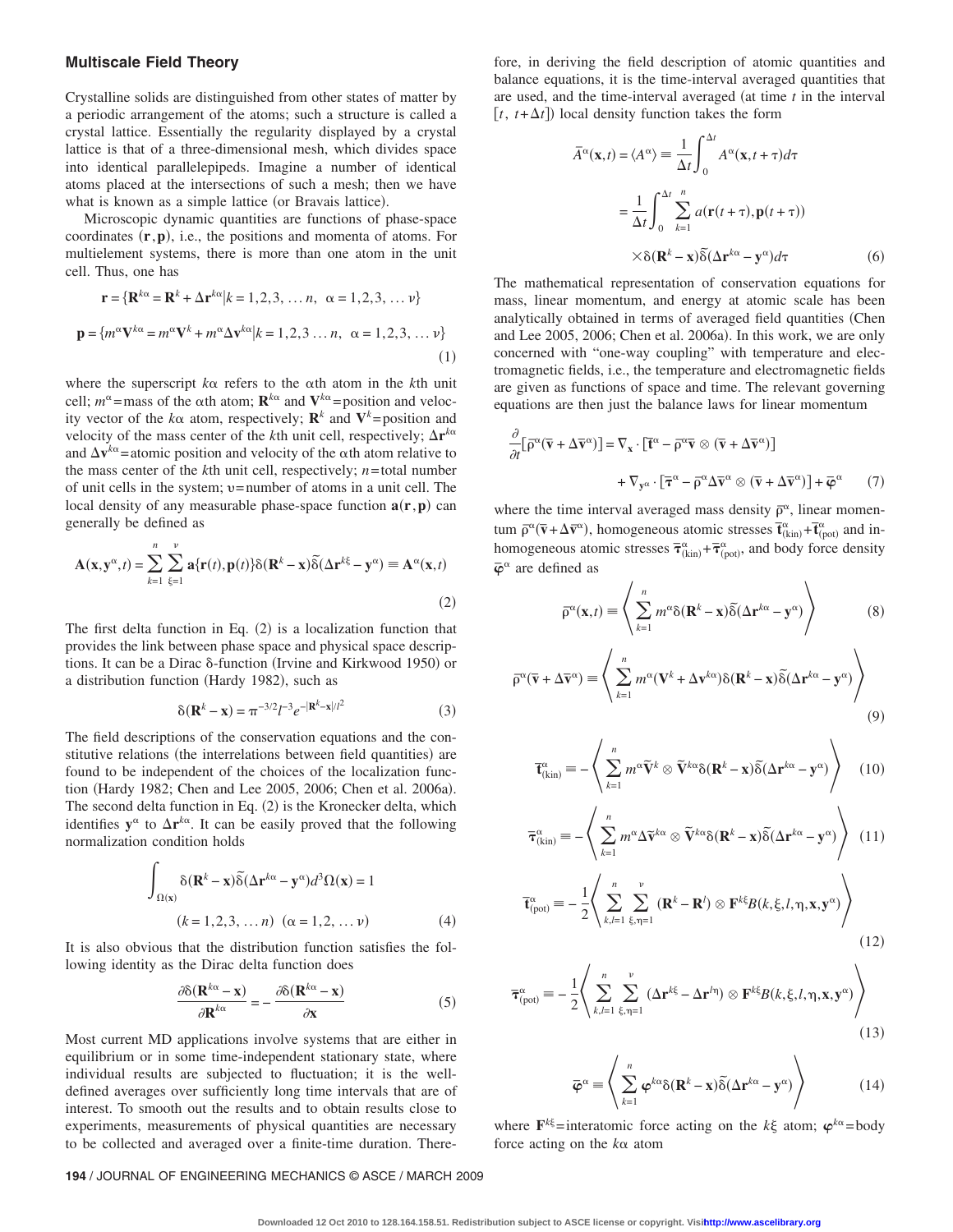$$
\widetilde{\mathbf{V}}^{k\alpha} = \mathbf{V}^{k\alpha} - \overline{\mathbf{v}} - \Delta \overline{\mathbf{v}}^{\alpha} \quad \widetilde{\mathbf{V}}^{k} = \mathbf{V}^{k} - \overline{\mathbf{v}} \quad \Delta \widetilde{\mathbf{v}}^{k\alpha} = \Delta \mathbf{v}^{k\alpha} - \Delta \overline{\mathbf{v}}^{\alpha}
$$
\n(15)

$$
B(k, \xi, l, \eta, \mathbf{x}, \mathbf{y}^{\alpha}) \equiv \int_0^1 \delta(\mathbf{R}^k \lambda + \mathbf{R}^l (1 - \lambda) - \mathbf{x})
$$

$$
\tilde{\times \delta} (\Delta \mathbf{r}^{k \xi} \lambda + \Delta \mathbf{r}^{l \eta} (1 - \lambda) - \mathbf{y}^{\alpha}) d\lambda \qquad (16)
$$

It is worthwhile to note that, with the atomistic definitions of interatomic force and the potential parts of the atomic stresses, one has

$$
\nabla_{\mathbf{x}} \cdot \overline{\mathbf{t}}_{\text{pot}}^{\alpha} + \nabla_{\mathbf{y}^{\alpha}} \cdot \overline{\boldsymbol{\tau}}_{\text{pot}}^{\alpha} = \overline{\mathbf{f}}^{\alpha} \tag{17}
$$

where  $\overline{f}^{\alpha}$  = interatomic force density acting on the  $\alpha$ th atom in the unit cell located at **x**.

# **Finite-Element Formulation**

From now on, we work with time interval averaged quantities. For simplicity, we drop the bars on top of the quantities if it does not cause ambiguity. The governing equations [Eq. (7)] can now be rewritten as

$$
\rho^{\alpha} \ddot{\mathbf{u}}^{\alpha} = \nabla_{\mathbf{x}} \cdot \mathbf{t}^{\alpha} + \nabla_{\mathbf{y}^{\alpha}} \cdot \boldsymbol{\tau}^{\alpha} + \mathbf{f}^{\alpha} / V^* + \boldsymbol{\varphi}^{\alpha} / V^* \tag{18}
$$

where  $\mathbf{u}^{\alpha}$ = displacement vector of the  $\alpha$ th atom; *V*\*= volume of unit cell; and from now on,  $t^{\alpha}$  and  $\tau^{\alpha}$ =kinetic part of the homogeneous and inhomogeneous atomic stresses associated with the  $\alpha$ th atom, respectively. For a single-element atomic system, Cheung and Yip (1991) and Haile (1992) gave the following definitions for kinetic stresses  $\hat{t}_{ij}$  and temperature  $\hat{T}$ :

$$
\hat{t}_{ij} = -\left\langle \sum_{l=1}^{N} m \tilde{v}_{i}^{l} \tilde{v}_{j}^{l} \right\rangle / \hat{V}
$$
\n(19)

$$
3Nk_B\hat{T} = \left\langle \sum_{l=1}^N m\tilde{v}_i^l\tilde{v}_i^l \right\rangle \tag{20}
$$

where  $k_B$ =Boltzmann constant; and  $\hat{V}$ =volume that the *N* atoms occupy. Consistent with Cheung and Yip (1991) and Haile (1992), for a multielement atomic system, we have

$$
\mathbf{t}_{ij}^{\alpha} = -\langle m^{\alpha} \tilde{v}_i(\tilde{v}_j + \Delta \tilde{v}_j^{\alpha}) \rangle / V^* \quad \tau_{ij}^{\alpha} = -\langle m^{\alpha} \Delta \tilde{v}_i^{\alpha}(\tilde{v}_j + \Delta \tilde{v}_j^{\alpha}) \rangle / V^* \tag{21}
$$

$$
3k_B T^{\alpha} = \langle m^{\alpha} (\tilde{\upsilon}_i + \Delta \tilde{\upsilon}_i^{\alpha}) (\tilde{\upsilon}_i + \Delta \tilde{\upsilon}_i^{\alpha}) \rangle \tag{22}
$$

At temperature higher than Debye temperature and within harmonic approximation, all modes have the same energy Dove 1993). This implies

$$
(\upsilon - 1)\langle M\tilde{\upsilon}_{i}\tilde{\upsilon}_{i}\rangle = \left\langle \sum_{\alpha=1}^{\upsilon} m^{\alpha} \Delta \tilde{\upsilon}_{i}^{\alpha} \Delta \tilde{\upsilon}_{i}^{\alpha} \right\rangle
$$
 (23)

where  $M \equiv \sum m^{\alpha}$  = total mass of a unit cell. Definition of tempera- $\alpha=1$  $\upsilon$ ture at nanoscale is still a debated issue. Here, we follow the

classical way to define temperature as a measure of thermal energy over a finite-duration and over a unit cell. Thus, we have

 $T^{\alpha} = T(\mathbf{x}, t)$  and  $\nabla_{\mathbf{y}^{\alpha}} \cdot \tau^{\alpha} = 0$ . Now the governing equation [Eq. (18)] can be rewritten as

 $m^{\alpha}$ **u**<sup> $\alpha$ </sup> =  $V^*$   $\nabla$   $\cdot$  **t**<sup> $\alpha$ </sup> + **f**<sup> $\alpha$ </sup> +  $\varphi$ 

 $\alpha$  (24)

with

$$
t_{ij}^{\alpha} = -\gamma^{\alpha} k_B T \delta_{ij} / V^* \quad \tau_{ij}^{\alpha} = -(1 - \gamma^{\alpha}) k_B T \delta_{ij} / V^* \quad \gamma^{\alpha} \equiv m^{\alpha} / M
$$

In this work, we study the cases of which the temperature field is constant in space, including  $T=0$  as a special case. To demonstrate the derivation of the finite-element formulation in detail, we write the interatomic force as

$$
\mathbf{f}^{\alpha}(\mathbf{x}) = \int_{\Omega(\mathbf{x}')} \sum_{\beta=1}^{\upsilon} \mathbf{f}^{\alpha\beta} [\mathbf{u}^{\alpha}(\mathbf{x}), \mathbf{u}^{\beta}(\mathbf{x}')] \frac{d\Omega(\mathbf{x}')}{V^{*}(\mathbf{x}')} \tag{25}
$$

where  $\mathbf{f}^{\alpha\beta}[\mathbf{u}^{\alpha}(\mathbf{x}), \mathbf{u}^{\beta}(\mathbf{x}')]$  = force acting on the  $\alpha$ th atom in the unit cell embedded at  $x$  due to the interaction with the  $\beta$ th atom in the unit cell embedded at  $x'$ . The interatomic force  $f^{\alpha\beta}$  is parallel to  $\mathbf{r}^{\alpha\beta}(\mathbf{x}, \mathbf{x}') \equiv \mathbf{x} + \Delta \mathbf{x}^{\alpha} + \mathbf{u}^{\alpha}(\mathbf{x}) - [\mathbf{x}' + \Delta \mathbf{x}'^{\beta} + \mathbf{u}^{\beta}(\mathbf{x}')]$  and the magnitude is a function of the distance between atom  $\alpha$  and atom  $\beta$ , i.e.,  $r^{\alpha\beta} = ||\mathbf{r}^{\alpha\beta}||$ . The function form and the integral emphasize the nonlinear and nonlocal characteristics of the interatomic forces. Now the weak form of Eq.  $(24)$ , with  $T=0$ , can be obtained by the Galerkin method as

$$
\sum_{\alpha=1}^{\nu} \int_{\Omega(\mathbf{x})} \left( m^{\alpha} \ddot{\mathbf{u}}^{\alpha}(\mathbf{x}) - \int_{\Omega(\mathbf{x}')} \sum_{\beta=1}^{\nu} \mathbf{f}^{\alpha\beta} [\mathbf{u}^{\alpha}(\mathbf{x}), \mathbf{u}^{\beta}(\mathbf{x}')] \right. \n\times \frac{d\Omega(\mathbf{x}')}{V^*(\mathbf{x}')} - \boldsymbol{\varphi}^{\alpha} \left( \mathbf{v} \right) \cdot \delta \mathbf{u}^{\alpha}(\mathbf{x}) \frac{d\Omega(\mathbf{x})}{V^*(\mathbf{x})} = 0 \tag{26}
$$

where  $\delta \mathbf{u}^{\alpha}(\mathbf{x})$  = virtual displacement of the  $\alpha$ th atom in the unit cell embedded at **x**. Suppose the finite-element mesh of the specimen has *Np* nodes, *Ne* eight-node 3D brick-type elements, each with eight Gauss points and the displacement field can be approximated as

$$
\mathbf{u}^{\alpha}(\mathbf{x}) = \Phi_{\xi}(\mathbf{x}) \mathbf{U}^{\xi \alpha} \quad \delta \mathbf{u}^{\alpha}(\mathbf{x}) = \Phi_{\xi}(\mathbf{x}) \delta \mathbf{U}^{\xi \alpha} \tag{27}
$$

where  $\mathbf{U}^{\xi\alpha}$  and  $\delta \mathbf{U}^{\xi\alpha}$  = corresponding nodal values of  $\mathbf{u}^{\alpha}(\mathbf{x})$  and  $\delta \mathbf{u}^{\alpha}(\mathbf{x})$ ;  $\Phi_{\xi}(\mathbf{x})$  = shape functions; the summation over  $\xi$  is understood. Eq. (26) can then be rewritten as

$$
\sum_{\alpha=1}^{v} \int_{\Omega(x)} m^{\alpha} \Phi_{\eta}(\mathbf{x}) \Phi_{\xi}(\mathbf{x}) \ddot{\mathbf{U}}^{\xi\alpha} \cdot \delta \mathbf{U}^{\eta\alpha} \frac{d\Omega(\mathbf{x})}{V^{*}(\mathbf{x})} \n- \sum_{\alpha=1}^{v} \sum_{\beta=1}^{v} \int_{\Omega(x)} \int_{\Omega(x')} \Phi_{\eta}(\mathbf{x}) \mathbf{f}^{\alpha\beta} [\mathbf{u}^{\alpha}(\mathbf{x}), \mathbf{u}^{\beta}(\mathbf{x}')] \cdot \delta \mathbf{U}^{\eta\alpha} \n\times \frac{d\Omega(\mathbf{x}')}{V^{*}(\mathbf{x}')} \frac{d\Omega(\mathbf{x})}{V^{*}(\mathbf{x})} - \sum_{\alpha=1}^{v} \int_{\Omega(x)} \Phi_{\eta}(\mathbf{x}) \varphi^{\alpha} \cdot \delta \mathbf{U}^{\eta\alpha} \frac{d\Omega(\mathbf{x})}{V^{*}(\mathbf{x})} = 0
$$
\n(28)

Since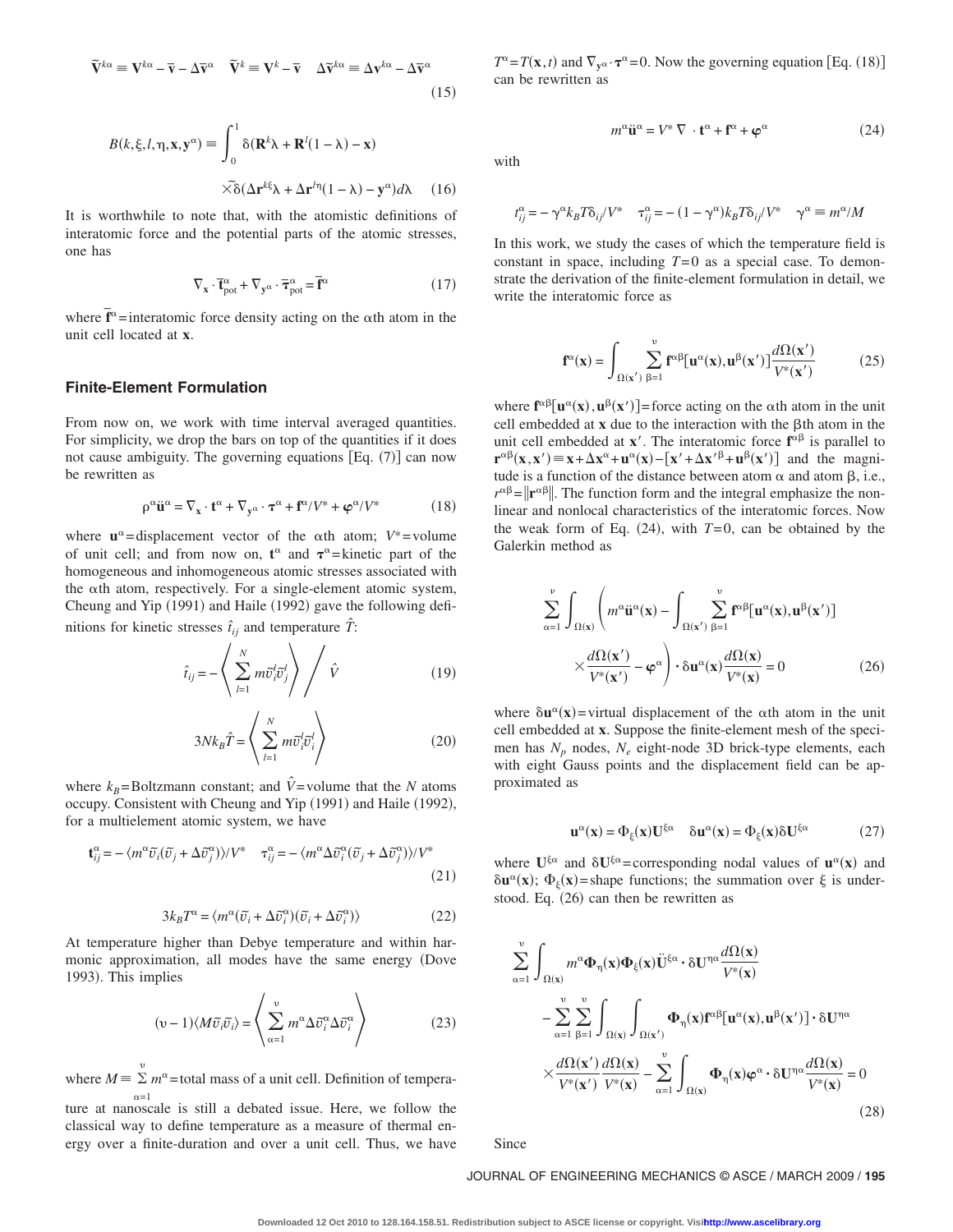$$
\begin{aligned} &\sum_{\alpha=1}^{\upsilon}\sum_{\beta=1}^{\upsilon}\int_{\Omega(x)}\int_{\Omega(x')}\Phi_{\eta}(x)f^{\alpha\beta}[u^{\alpha}(x),u^{\beta}(x')]\cdot\delta U^{\eta\alpha}\frac{d\Omega(x)}{V^{*}(x)}\frac{d\Omega(x')}{V^{*}(x')}\\ &=\sum_{\alpha=1}^{\upsilon}\sum_{\beta=1}^{\upsilon}\int_{\Omega(x)}\int_{\Omega(x')}\Phi_{\eta}(x')f^{\beta\alpha}[u^{\beta}(x'),u^{\alpha}(x)]\cdot\delta U^{\eta\beta}\\ &\times\frac{d\Omega(x)}{V^{*}(x)}\frac{d\Omega(x')}{V^{*}(x')} \end{aligned}
$$

and

$$
f^{\alpha\beta}[u^{\alpha}(x),u^{\beta}(x')] = -f^{\beta\alpha}[u^{\beta}(x'),u^{\alpha}(x)]
$$

Eq. (28) can be rewritten as

$$
\sum_{\alpha=1}^{\upsilon} \int_{\Omega(x)} m^{\alpha} \Phi_{\eta}(x) \Phi_{\xi}(x) \ddot{U}^{\xi\alpha} \cdot \delta U^{\eta\alpha} \frac{d\Omega(x)}{V^*(x)} \n- \frac{1}{2} \sum_{\alpha=1}^{\upsilon} \sum_{\beta=1}^{\upsilon} \int_{\Omega(x)} \int_{\Omega(x')} \Phi_{\eta}(x) f^{\alpha\beta}[u^{\alpha}(x), u^{\beta}(x')] \cdot \delta U^{\eta\alpha} \n\times \frac{d\Omega(x)}{V^*(x)} \frac{d\Omega(x')}{V^*(x')}
$$

$$
+ \frac{1}{2} \sum_{\alpha=1}^{v} \sum_{\beta=1}^{v} \int_{\Omega(x)} \int_{\Omega(x')} \Phi_{\eta}(x') f^{\alpha \beta} [u^{\alpha}(x), u^{\beta}(x')] \cdot \delta U^{\eta \beta}
$$

$$
\times \frac{d\Omega(x)}{V^{*}(x)} \frac{d\Omega(x')}{V^{*}(x')} - \sum_{\alpha=1}^{v} \int_{\Omega(x')} \Phi_{\eta}(x) \varphi^{\alpha} \cdot \delta U^{\eta \alpha} \frac{d\Omega(x)}{V^{*}(x)} = 0 \quad (29)
$$

The derivation from Eqs.  $(28)$  and  $(29)$  is to ensure that the summation of interatomic force is vanishing. In this work, we are using full order integration. Denote also

$$
I(\xi) \equiv IJK(I_e, \xi) \quad J(\eta) \equiv IJK(\mathbf{x}', \eta) \tag{30}
$$

where *IJK* stands for the connectivity of the finite-element mesh; in other words,  $I(\xi)$ =node number of the  $\xi$ th node of the  $I_e$ th element; and  $J(\eta)$ =node number of the  $\eta$ th node of the element in which **x**' is located. Now, each term in Eq. (29) can be further derived to be

$$
\sum_{\alpha=1}^{v} \int_{\Omega(\mathbf{x})} m^{\alpha} \Phi_{\eta}(\mathbf{x}) \Phi_{\xi}(\mathbf{x}) \ddot{\mathbf{U}}^{\xi\alpha} \cdot \delta \mathbf{U}^{\eta\alpha} \frac{d\Omega(\mathbf{x})}{V^*(\mathbf{x})}
$$
\n
$$
\approx \sum_{\alpha=1}^{v} \sum_{l_e=1}^{N_e} \sum_{g=1}^{8} m^{\alpha} \Phi_{\eta}(I_e, g) \Phi_{\xi}(I_e, g) \frac{J(I_e, g)}{V^*(I_e, g)} \ddot{\mathbf{U}}^{I(\xi), \alpha} \cdot \delta \mathbf{U}^{I(\eta), \alpha}
$$
\n(31)

$$
-\frac{1}{2}\sum_{\alpha=1}^{v}\sum_{\beta=1}^{v}\int_{\Omega(\mathbf{x})}\int_{\Omega(\mathbf{x}')} \Phi_{\eta}(\mathbf{x})\mathbf{f}^{\alpha\beta}[\mathbf{u}^{\alpha}(\mathbf{x}),\mathbf{u}^{\beta}(\mathbf{x}')] \cdot \delta \mathbf{U}^{\eta\alpha} \frac{d\Omega(\mathbf{x})}{V^{*}(\mathbf{x})} \frac{d\Omega(\mathbf{x}')}{V^{*}(\mathbf{x}')} \n\approx -\frac{1}{2}\sum_{\alpha=1}^{v}\sum_{\beta=1}^{v}\sum_{l_{e}=1}^{N_{e}}\sum_{g=1}^{N_{e}} \Phi_{\eta}(l_{e},g) \frac{J(l_{e},g)}{V^{*}(l_{e},g)} \left\{ \int_{\Omega(\mathbf{x}')} \mathbf{f}^{\alpha\beta}[\mathbf{u}^{\alpha}(l_{e},g),\mathbf{u}^{\beta}(\mathbf{x}')] \frac{d\Omega(\mathbf{x}')}{V^{*}(\mathbf{x}')} \right\} \cdot \delta \mathbf{U}^{I(\eta),\alpha}
$$
\n(32)

$$
\frac{1}{2} \sum_{\alpha=1}^{v} \sum_{\beta=1}^{v} \int_{\Omega(\mathbf{x})} \int_{\Omega(\mathbf{x}')} \Phi_{\eta}(\mathbf{x}') \mathbf{f}^{\alpha\beta} [\mathbf{u}^{\alpha}(\mathbf{x}), \mathbf{u}^{\beta}(\mathbf{x}')] \cdot \delta \mathbf{U}^{\eta\beta} \frac{d\Omega(\mathbf{x})}{V^{*}(\mathbf{x})} \frac{d\Omega(\mathbf{x}')}{V^{*}(\mathbf{x}')} \n\approx \frac{1}{2} \sum_{\alpha=1}^{v} \sum_{\beta=1}^{v} \sum_{\ell_{e}=1}^{N_{e}} \sum_{g=1}^{g} \frac{J(I_{e}, g)}{V^{*}(I_{e}, g)} \left\{ \int_{\Omega(\mathbf{x}')} \Phi_{\eta}(\mathbf{x}') \mathbf{f}^{\alpha\beta} [\mathbf{u}^{\alpha}(I_{e}, g), \mathbf{u}^{\beta}(\mathbf{x}')] \cdot \delta \mathbf{U}^{J(\eta), \beta} \frac{d\Omega(\mathbf{x}')}{V^{*}(\mathbf{x}')} \right\}
$$
\n(33)

$$
- \sum_{\alpha=1}^{v} \int_{\Omega(\mathbf{x})} \Phi_{\eta}(\mathbf{x}) \varphi^{\alpha} \cdot \delta \mathbf{U}^{\eta, \alpha} \frac{d\Omega(\mathbf{x})}{V^{*}(\mathbf{x})}
$$

$$
\approx - \sum_{\alpha=1}^{v} \sum_{l_{e}=1}^{N_{e}} \sum_{g=1}^{8} \frac{J(l_{e}, g)}{V^{*}(l_{e}, g)} \Phi_{\eta}(l_{e}, g) \varphi^{\alpha} \cdot \delta \mathbf{U}^{I(\eta), \alpha} \qquad (34)
$$

where  $J(I_e, g) =$  Jacobian of the *g*th Gauss point of the  $I_e$ th element. Therefore,  $N(I_e, g) \equiv J(I_e, g) / V^*(I_e, g)$  = number of unit cells that the *g*th Gauss point of the *I<sub>e</sub>*th element represents and it is noticed that this number is constant in time. It is essentially the way to indicate that mass is conserved. Because Eq. (29) has to be valid for any arbitrary virtual displacement  $\delta U^{I,\beta}$  $(I=1,2,3,...,N_p)$   $(\beta =1,2,...,v)$ , it leads to the following governing equations for nodal displacements

$$
\sum_{l_e=1}^{N_e} \sum_{g=1}^{8} \mathbf{m}^{\beta} \Phi_{\eta}(I_e, g) \Phi_{\xi}(I_e, g) N(I_e, g) \ddot{\mathbf{U}}^{I(\xi), \beta} \tilde{\delta}[I - I(\eta)]
$$
\n
$$
- \frac{1}{2} \sum_{\gamma=1}^{v} \sum_{l_e=1}^{N_e} \sum_{g=1}^{8} \tilde{\delta}[I - I(\eta)] \Phi_{\eta}(I_e, g) N(I_e, g)
$$
\n
$$
\times \int \mathbf{n}(\mathbf{x}') \mathbf{f}^{\beta \gamma} [\mathbf{u}^{\beta}(I_e, g), \mathbf{u}^{\gamma}(\mathbf{x}')] \frac{d\Omega(\mathbf{x}')}{V^*(\mathbf{x}')} + \frac{1}{2} \sum_{\gamma=1}^{v} \sum_{l_e=1}^{N_e} \sum_{g=1}^{8} N(I_e, g) \int \mathbf{n}(\mathbf{x}') \tilde{\delta}[I - J(\eta)] \Phi_{\eta}(\mathbf{x}')
$$
\n
$$
\times \mathbf{f}^{\gamma \beta} [\mathbf{u}^{\gamma}(I_e, g), \mathbf{u}^{\beta}(\mathbf{x}')] \frac{d\Omega(\mathbf{x}')}{V^*(\mathbf{x}')} - \sum_{l_e=1}^{N_e} \sum_{g=1}^{8} N(I_e, g) \Phi_{\eta}(I_e, g) \varphi^{\beta} \tilde{\delta}[I - I(\eta)] = 0 \qquad (35)
$$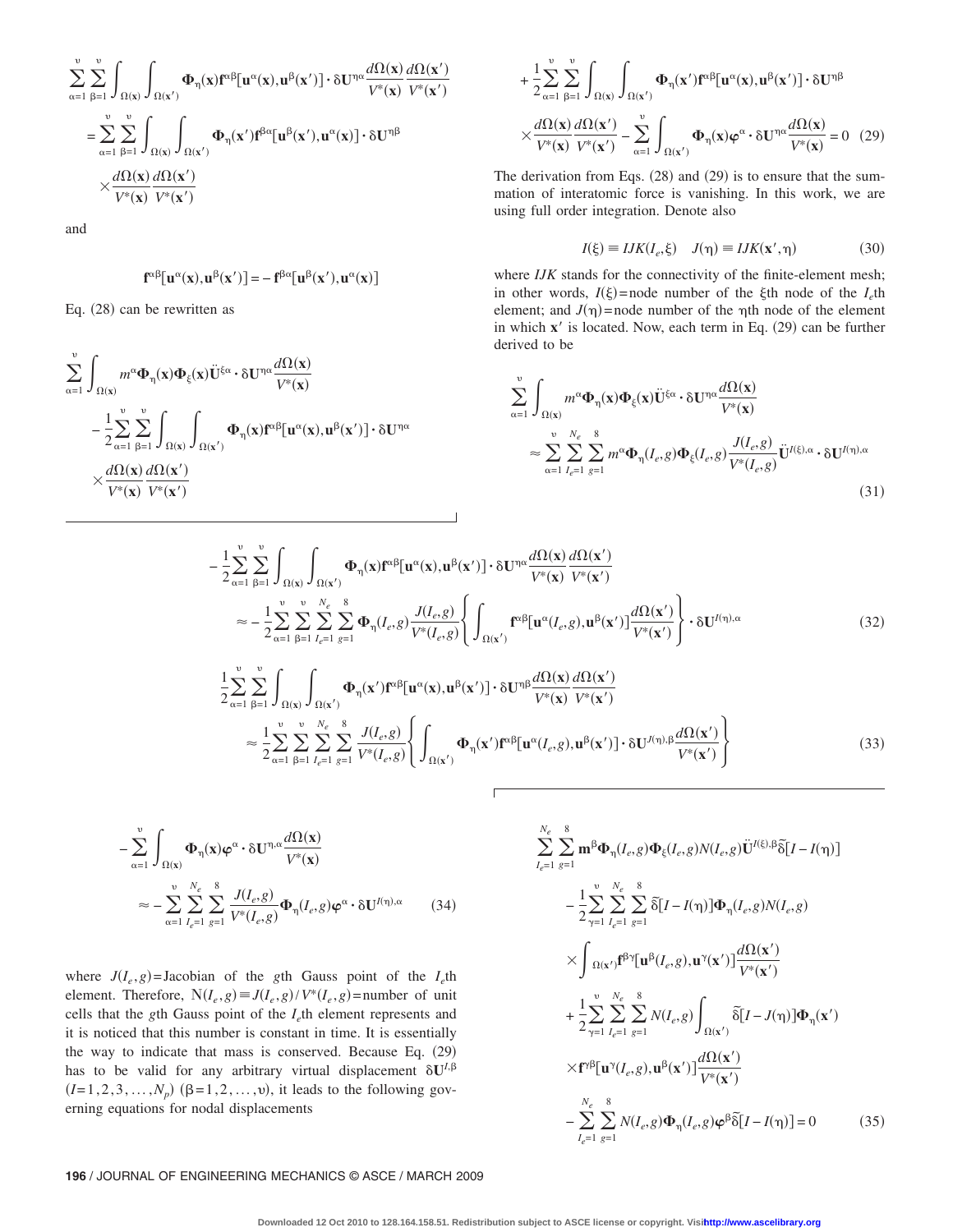where  $\tilde{\delta}$  = Kronecker delta. It is emphasized that Eq. (35) is the FE formulation of this multiscale field theory. Note that the FE mesh with  $N_e$  element, the eight Gauss points per element, the shape functions  $\Phi_{\eta}(I_e, g)$ , the integration over  $\Omega(\mathbf{x}')$ , and the interatomic force  $\mathbf{f}^{\beta\gamma}$  are involved in Eq. (35). It should also be emphasized that  $f^{\beta\gamma}$  is calculated exactly the same way as in the MD simulation.

It is noticed in Eq. (35) that the corresponding mass matrix  $m^{\beta} \Phi_{\eta}(I_e, g) \Phi_{\xi}(I_e, g) N(I_e, g)$  obtained from all Gauss points in all elements is symmetric but not diagonal. This is referred to as the distributed mass system. For the sake of dramatically reducing the computational effort, one would like to have a diagonal mass matrix, which is referred to as the lumped mass system. To do so, we let the eight Gauss points move toward their corresponding nodal points. In other words, let

$$
\Phi_{\xi}(I_e, g) \to \delta_{\xi g} \tag{36}
$$

By doing so, not only do we end up with a lumped mass system, but we also convert the numerical implementation from Gauss integration to nodal integration if we choose to apply Eq. (36) to all other terms in Eq.  $(35)$ .

It is seen that Eq.  $(35)$  is a set of  $3vN_p$  second order ordinary differential equations, which can be readily solved by the central difference method. We have developed computer software, named Continuum Multiscale Modeling (CMM), which is based on the multiscale field theory and the above-mentioned finite-element formulation.

The idea of the finite-element analysis of this multiscale theory can be further elaborated as follows. From Eqs.  $(31)$ – $(34)$ , it is seen that we approximate the integral over the space  $\Omega(x)$  by the Gauss quadrature

$$
\int_{\Omega(\mathbf{x})} \mathbf{A}(\mathbf{x}) \frac{d\Omega(\mathbf{x})}{V^*(\mathbf{x})} \approx \sum_{l_e=1}^{N_e} \sum_{g=1}^{8} \mathbf{A}(I_e, g) N(I_e, g) \tag{37}
$$

where  $A$ =integrand;  $\{I_e, g\}$  stands for the position of the *g*th Gauss point in the  $I_e$ <sup>th</sup> element; and  $N(I_e, g)$  = number of unit cells associated with that Gauss point. If one employs nodal integration in lieu of Gauss integration, then Eq. (37) can be rewritten as

$$
\int_{\Omega(\mathbf{x})} \mathbf{A}(\mathbf{x}) \frac{d\Omega(\mathbf{x})}{V^*(\mathbf{x})} \approx \sum_{l_p=1}^{N_p} \mathbf{A}(l_p) N(l_p)
$$
(38)

where  $\mathbf{A}(I_p)$ =integrand evaluated at the  $I_p$ th node;  $N_p$ =total number of FE nodes of the entire specimen;  $\dot{N}(I_p)$  = weight of the  $I_p$ th node, which is equal to the number of unit cells that the  $I<sub>p</sub>$ th node represents. This idea can be further illustrated by Fig. 1, from which we see the specimen is divided into identical parallelepipeds—unit cells; each is made of a specified number of distinct atoms; we also see an irregular FE mesh (here a 2D mesh for the purpose of illustration), of which each node is a unit cell. To emphasize it graphically, the atoms in the nodes are shown in color; different colors represent different kinds of atoms. The shaded area around each node indicates a *cutoff* region within which all the atoms have atomistic interaction with the node. It is worthwhile to note that all unit cells, hence all the atoms, in the specimen are represented by the FE nodes and each node is weighted according to the number of unit cells that it represents [Eqs.  $(37)$  or  $(38)$ ]; all the nodes have interactions with all the atoms within their *cutoff* regions [Eq. (35)]. If one would like to have the whole specimen covered by overlapping *cutoff* regions and also prefer to use large-size FE elements, one may use higher order Gauss integration of which the needed positions and



**Fig. 1.** Schematic diagram of crystal lattice, unit cells, finite-element mesh and nodes, and cutoff regions of a single crystal

weighting coefficients are given by Zienkiewicz and Taylor  $(1989).$ 

#### **Sample Problems**

In this work, we present two sample problems: (1) wave propagation and (2) simple tension to demonstrate the advantage and applicability of this multiscale field theory. Atomic units are used throughout this paper, i.e.,

 $mass = rest$  mass of electron:  $m_e = 9.10938188 \times 10^{-31}$  kg;

length = Bohr radius:  $a_0 = 0.529177249 \times 10^{-10}$  m;

electron charge:  $e = 1.602176462 \times 10^{-19}$  Coulomb;

time:  $\tau_o = m_e a_o^2 / \hbar = 2.418884326555 \times 10^{-17}$  sec; and

energy = Hartree:  $E_h = \hbar^2 / m_e a_o^2 = 4.3597482 \times 10^{-18}$  Joule

In this work, we consider a single crystal *MgO*, which has a rocksalt-type crystal lattice. Each unit cell has eight atoms: four magnesium and four oxygen, located at [see. Fig.  $2(c)$ ]:

Mg: (0 0 0) 
$$
\left(\frac{a}{2}\frac{a}{2} 0\right) \left(\frac{a}{2} 0 \frac{a}{2}\right) \left(0 \frac{a}{2}\frac{a}{2}\right)
$$
  
O:  $\left(\frac{a}{2} 0 0\right) \left(0 \frac{a}{2} 0\right) \left(0 0 \frac{a}{2}\right) \left(\frac{a}{2}\frac{a}{2}\frac{a}{2}\right)$ 

where  $a = 7.93684912$  Bohr is the lattice constant. The three base vectors are

$$
\mathbf{v}_1 = (a \ 0 \ 0) \quad \mathbf{v}_2 = (0 \ a \ 0) \quad \mathbf{v}_3 = (0 \ 0 \ a)
$$

The Coulomb-Buckingham potential between two atoms, *atom* and *atom* η, can be expressed as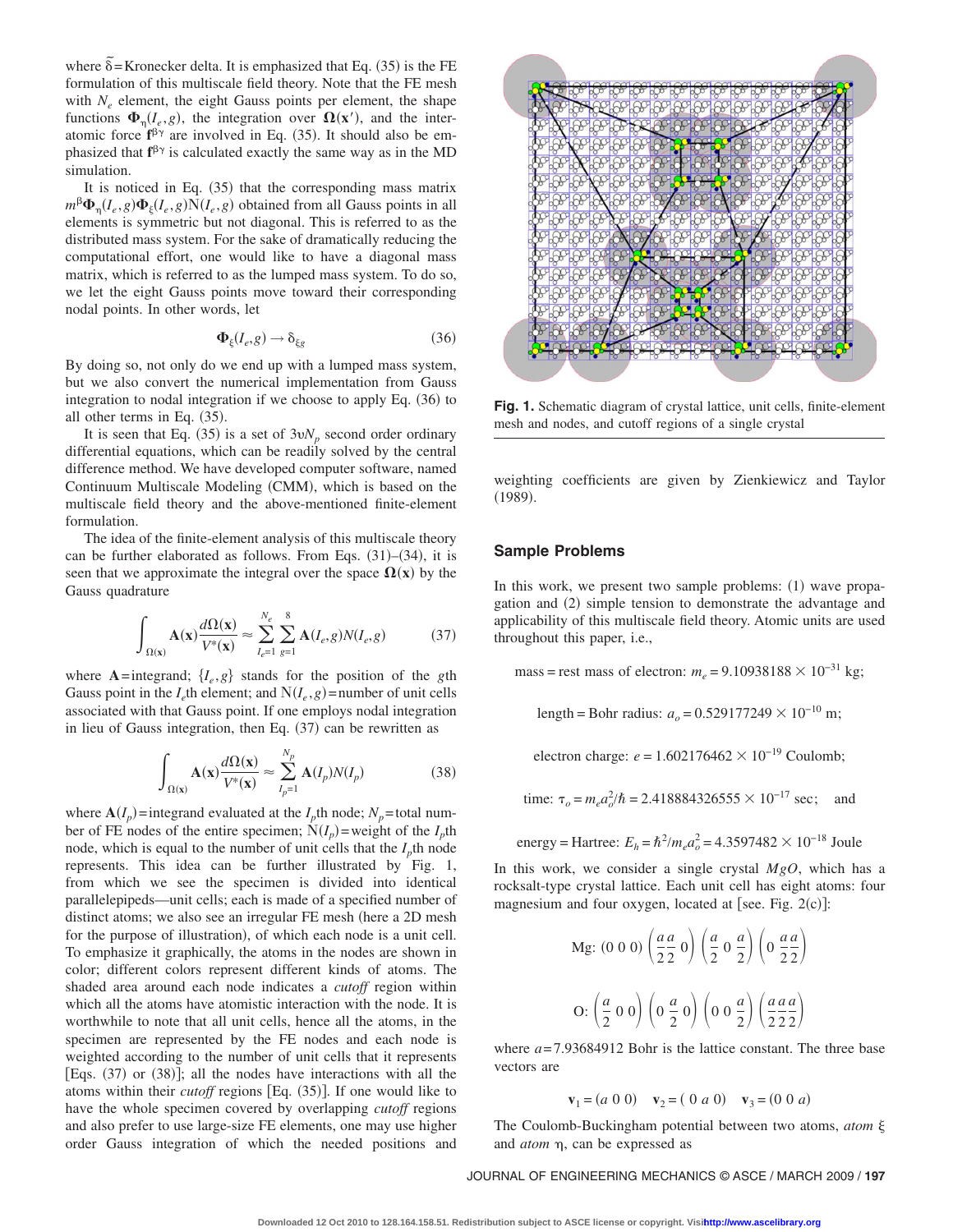

**Fig. 2.** Finite-element mesh of a specimen of magnesium oxide: (a)  $4 \times 4 \times 30$  mesh; (b)  $2 \times 2 \times 15$  mesh; and (c) crystal structure of MgO

$$
V^{\xi\eta} = \frac{e^{\xi}e^{\eta}}{r^{\xi\eta}} + A^{\xi\eta}e^{-r^{\xi\eta}/B^{\xi\eta}} - C^{\xi\eta}/(r^{\xi\eta})^6
$$
(39)

where  $A^{\xi\eta}$ ,  $B^{\xi\eta}$ , and  $C^{\xi\eta}$  are material constants;  $r^{\xi\eta} \equiv ||\mathbf{r}^{\xi\eta}|| \equiv ||\mathbf{r}^{\xi}||$ −**r**. The interatomic forces can be obtained as

$$
\mathbf{f}(\xi;\eta) = -\frac{\partial V^{\xi\eta}}{\partial \mathbf{r}^{\xi}} = -\frac{\partial V^{\xi\eta}}{\partial r^{\xi\eta}} \frac{\mathbf{r}^{\xi\eta}}{r^{\xi\eta}}
$$

$$
= \left\{ \frac{e^{\xi}e^{\eta}}{(r^{\xi\eta})^3} + \frac{A^{\xi\eta}}{B^{\xi\eta}r^{\xi\eta}} e^{-r^{\xi\eta}/B^{\xi\eta}} - 6\frac{C^{\xi\eta}}{(r^{\xi\eta})^8} \right\} \mathbf{r}^{\xi\eta}
$$

$$
\mathbf{f}(\eta;\xi) = -\frac{\partial V^{\xi\eta}}{\partial \mathbf{r}^{\eta}} = -\mathbf{f}(\xi;\eta) \tag{40}
$$

The material constants used in this work for MgO are

$$
mass(Mg) = 4.57636 \times 10^4 m_e \quad mass(O) = 3.01251 \times 10^4 m_e
$$

$$
e^{\text{Mg}} = 2e \t e^{\text{O}} = -2e
$$

$$
A^{\text{Mg-Mg}} = C^{\text{Mg-Mg}} = 0
$$

$$
A^{\text{Mg-O}} = 47.2 \text{ Hartree}
$$
  $B^{\text{Mg-O}} = 0.56635 \text{ Bohr}$   $C^{\text{Mg-O}} = 0$ 

$$
A^{O-O} = 350.88
$$
 Hartree  $B^{O-O} = 0.41415$  Bohr  
 $C^{O-O} = 53.554$  Hartree Bohr<sup>6</sup>

In this work, the cutoff for the short-range Buckingham potential  $A^{\xi \eta} e^{-r^{\xi \eta}/B^{\xi \eta}} - C^{\xi \eta} / (r^{\xi \eta})^6$  is set to be 22.6 Bohr; the Coulomb potential  $(e^{\xi}e^{\eta})/(r^{\xi\eta})$  covers the whole specimen.

#### *Wave Propagation*

For this case, two finite-element models of a specimen are constructed as shown in Fig. 2. The first one has  $4 \times 4 \times 30$  eightnode elements; each element is a cube with volume  $a^3$  [Fig. 2(a)], the second one has  $2 \times 2 \times 15$  eight-node elements; each element is a cube with volume  $(2a)^3$  [Fig. 2(b)]. The specimen occupies the space:  $0 \le x \le 4a$ ,  $0 \le y \le 4a$ ,  $0 \le z \le 30a$ . The total number of unit cells of this specimen is  $4 \times 4 \times 30 = 480$ . In this analysis, we use 12,000 time steps,  $\Delta t = 40 \tau_o$ , and total time



**Fig. 3.** Wave propagation in fine mesh FE model with acoustic input

 $T_f$ =480,000  $\tau_o$ =11.6 pico secs. The system is assumed to be initially at rest after a period of relaxation time, and two types of boundary conditions are set as

1. Acoustic

$$
u_z^{\alpha}(x, y, 30a, t) = 0 \tag{41}
$$

$$
u_z^{\alpha}(x, y, 0, t) = \begin{cases} 0.5 \sin(\pi t/40,000) & \text{if } t \le 40,000\tau_o \\ 0 & \text{if } t > 40,000\tau_o \end{cases}
$$
(42)

where  $\alpha = 1, 2, 3, \ldots, 8$ .

2. Optic

$$
u_z^{\alpha}(x, y, 30a, t) = 0 \tag{43}
$$

$$
u_z^{\alpha}(x, y, 0, t) = \begin{cases} \pm 0.3 \sin(10\pi t/20,000) & \text{if } t \le 20,000\tau_o\\ 0 & \text{if } t > 20,000\tau_o \end{cases}
$$
(44)

where the "+" sign is for  $\alpha = 3, 4, 7, 8$  and the "-" sign for  $\alpha = 1, 2, 5, 6$  [Fig. 2(c)].

The central displacement of a unit cell is defined as

$$
\widetilde{\mathbf{u}} = \sum_{\alpha=1}^{8} \frac{m^{\alpha}}{M} \mathbf{u}^{\alpha}
$$
 (45)

and the relative displacement, relevant to this sample problem, of a unit cell is defined as

$$
\hat{\mathbf{u}} = {\mathbf{u}^3 + \mathbf{u}^4 + \mathbf{u}^7 + \mathbf{u}^8 - \mathbf{u}^1 - \mathbf{u}^2 - \mathbf{u}^5 - \mathbf{u}^6}/8
$$
 (46)

It is seen that  $\tilde{u}$  and  $\hat{u}$ =measures of acoustic mode and optic mode, respectively.

For the first finite-element model in the case of acoustic input Eqs. (41) and (42)], the central displacements  $\tilde{u}_z$  at Point *L*1  $(2a, 2a, 0)$ , Point *L*2  $(2a, 2a, 10a)$ , and Point *L*3  $(2a, 2a, 20a)$  are plotted as functions of time in Fig. 3. The speed of longitudinal wave is obtained as 9,075 m/s, which is amazingly close to the experimental value around 9,100 m/s (Jackson and Niesler 1982). For the case of optic input [Eqs.  $(43)$  and  $(44)$ ], the central displacements  $\tilde{u}_z$  and the relative displacements  $\hat{u}_z$  at Point *L*1 and Point L3 are plotted as functions of time in Figs. 4(a and b), respectively. It is noted that the ability to display an optic mode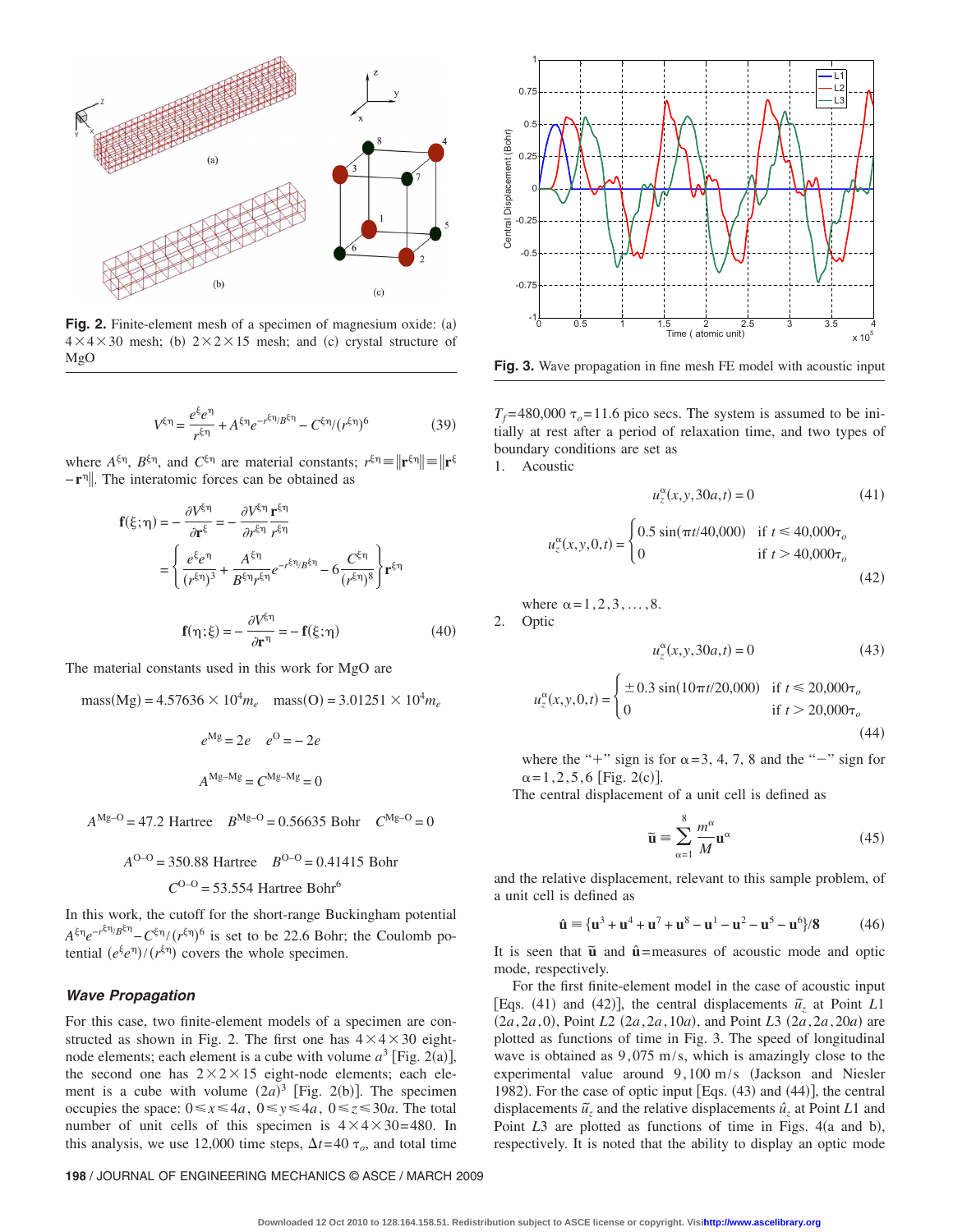

**Fig. 4.** Wave propagation in fine mesh FE model with optic input: (a) relative displacement versus time of  $L1$  and  $L3$ ; (b) central displacement versus time of L3

and the propagation of optic wave are the characteristics of our multiscale theory and its corresponding computer software.

For the second finite-element model, the corresponding results are shown in Figs. 5 and 6. It is noticed that the first finiteelement model is actually a limiting case equivalent to a MD model. In other words, each node in the finite-element mesh is a unit cell, but there is nothing in the interior of any element. The speed of longitudinal wave of the second FE model is obtained as 9,027 m/s. This means the change of element size from  $a^3$  to  $8a^3$ does not change the longitudinal wave speed practically. However, the magnitude of the relative displacement (optic mode) of the second FE model is about half of that from the first FE model. This may be explained as follows. In FE analysis, an assemblage with larger elements gives a smaller cutoff frequency. Therefore, the second FE model has a smaller cutoff frequency than the first one. For a wave with a frequency greater than the cutoff frequency of a FE model, the interface between elements appears as an almost rigid boundary that reduces the magnitude of the passing through a wave (Holmes and Belytschko 1976; Xiao and Belytschko 2004).



**Fig. 5.** Wave propagation in coarse mesh FE model with acoustic input



**Fig. 6.** Wave propagation in coarse mesh FE model with optic input: (a) relative displacement versus time of L1 and L3; (b) central displacemen versus time of L3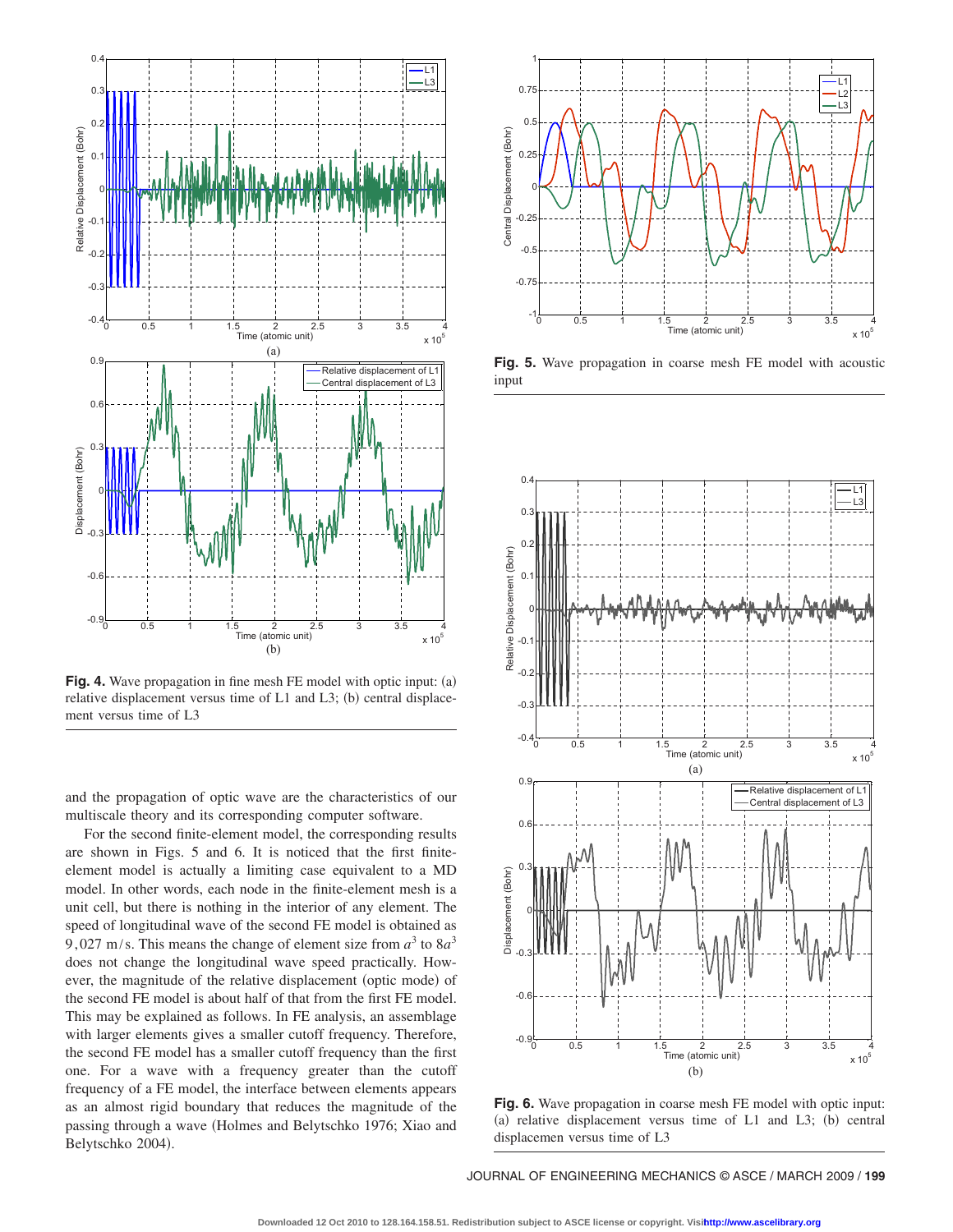

**Fig. 7.** Stress distributions  $(\sigma_{zz})$  at different strains  $(\varepsilon_{zz})$  in specimen under simple tension

## *Simple Tension*

For this case, the finite-element model of the specimen has  $2 \times 2 \times 4$  eight-node elements and 45 nodes; each element is a cube with volume  $(23.810547 \text{ Bohr} = 3a)^3$ ; the total number of unit cells is 432. The specimen occupies a region  $0 \le x \le 6a$ ,  $0 \le y \le 6a$ ,  $0 \le z \le 12a = H$ . In this analysis, the magnitude of the time step is set to be  $\Delta t = 40 \tau_o$  and the system is assumed to be initially at rest after a period of relaxation time with the following boundary conditions:

$$
u_z^{\alpha}(x, y, 0, t) = -0.5 \varepsilon H t / t_r \tag{47}
$$

$$
u_z^{\alpha}(x, y, H, t) = 0.5 \varepsilon H t / t_r
$$
\n(48)

The rise time and the elongation are chosen to be  $t_r = 5.8$  $\times 10^6$   $\tau_o$  and  $\varepsilon$ =0.12, respectively. The time history of the distribution of stress  $\sigma_{zz}$  on the deformed shape is plotted in Fig. 7. The stress-strain relation  $\sigma_{zz}$  versus  $\varepsilon_{zz}$  is shown in Fig. 8. The simulation results show that the Young's modulus, the von Mises yield strength, and the Poisson ratio are obtained as

$$
E = 7.55 \times 10^{-3} \text{ Hartree/B} \cdot \text{Bohr}^3 = 218 \text{ GPa}
$$

$$
\sigma_Y = 3.71 \times 10^{-4}
$$
 Hartree/Bohr<sup>3</sup> = 10.9 GPa

$$
\mu = 0.22
$$

The experimental values for Young's modulus and Poisson's

**200** / JOURNAL OF ENGINEERING MECHANICS © ASCE / MARCH 2009

ratio are reported to be in the ranges of 192.9– 319.1 GPa and 0.157–0.189, respectively in the NISTIR report (Munro 2002). The value of von Mises yield strength from MD simulation is obtained as 11.2 GPa (Xiong et al. 2006). It is seen that, although our Poisson's ratio is 16% higher than the reported experimental data, the Young's modulus is well within the range of reported



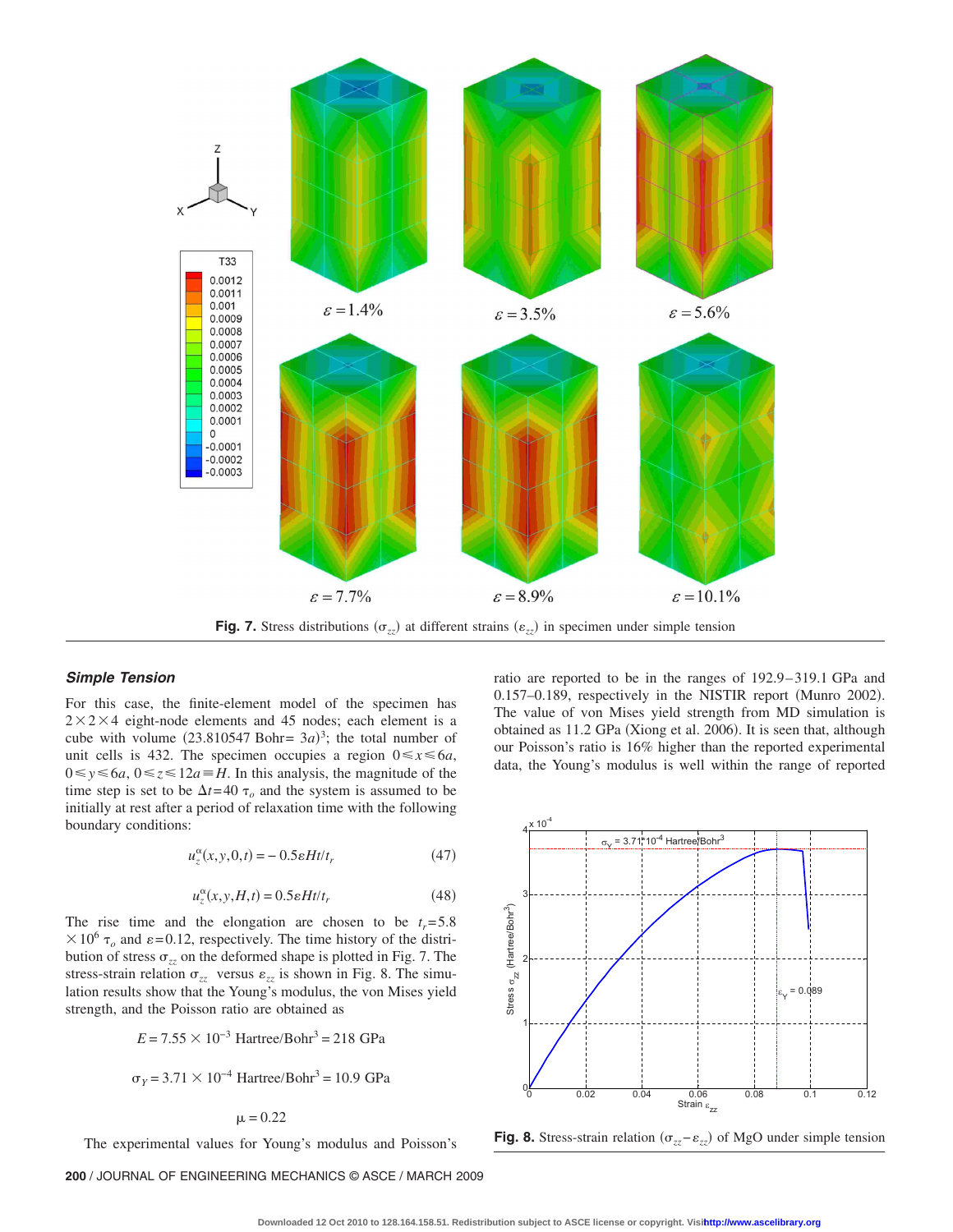experimental data. The value of the von Mises yield strength from the finite-element analysis of this multiscale theory is amazingly close to the MD simulation value.

#### **Summary and Discussion**

We have briefly introduced a multiscale field theory and the governing equations for an atomistic multielement system Chen 2006; Chen and Lee 2005, 2006; Chen et al. 2006a,b). Although the multiscale theory is on the same physical foundation as the MD simulation, we constructed a continuum theory, which is the field representation of atomistic *N*-*body* dynamics. Here, the term "multielement system" refers to a material system, which is made of more than one kind of chemical element. Therefore, in our multiscale theory, each point in the field represents one unit cell, which is made of several different and distinct atoms. For example, there are five atoms {one bismuth, one scadium, three  $oxygen$  in a unit cell of  $BiScO<sub>3</sub>$  and eight atoms {four magnesium, four oxygen} in a unit cell of MgO.

In this work, from the balance law of linear momentum, we formulate the governing equations for an atomistic multielement system with given temperature and then we proceed rigorously to formulate the dynamic FE equations. For each FE node, there are 3 $\nu$  displacements and  $\nu$ = number of atoms in a unit cell, for example,  $v=5$  for BiScO<sub>3</sub> and  $v=8$  for MgO. It is noticed that  $v=1$  only in classical continuum theory. Further, even at the continuum level, in the FE analysis, the nodal forces are calculated through the use of interatomic potentials between different pairs of atoms. It is worthwhile to note, in this work, we use pair potentials. However, the numerical framework does allow one to generalize to the level of many-body potentials, such as Tersoff potential. Therefore, our FE analysis is dynamic, nonlinear, and nonlocal. More importantly, in our computer software, the finest FE mesh one can use is equivalent to the crystal lattice; in other words, the smallest FE element size is equal to the lattice constant. Because one may use an irregular FE mesh with small-sized elements in critical regions and large-sized elements in far field, we do not need "bridging," "handshaking," or "transition" regions if we choose not to have.

From a *lattice dynamics* viewpoint, for crystals that have more than one atom in the unit cell, elastic distortions give rise to wave propagation of two types, acoustic and optic. In acoustic type, all atoms in the unit cell move essentially in the same phase, resulting in the deformation of a lattice. In optic type, the movement of all atoms gives rise to internal deformation and leaves the lattice unchanged. Therefore, to demonstrate this theory's capability to present these two modes, we give the definitions of central displacement and relative displacement for acoustic mode and optic mode, respectively; and then in the sample problem we show the propagation of optic wave. What has been discussed above is essentially the characteristic difference between our multiscale theory and the classical continuum theories. The continuum region in almost all the other multiscale theories that we mentioned in the Introduction is practically described by classical continuum theory.

The computer software (CMM) accompanying our multiscale theory gives numerical results that are in good agreement with either experimental value or result from MD simulation (see the section of Sample Problems):

1. Longitudinal wave speed:

 $v_L$  = 9,075 m/s (CMM, first FE model)

 $v_L$  = 9,100 m/s (experimental)

2. Young's modulus

 $E = 218$  GPa (CMM)

 $E \in [192.9, 319.1]$  GPA (experimental)

3. von Mises yield strength

$$
\sigma_Y = 10.9
$$
 GPa (CMM)

 $\sigma_Y = 11.2 \text{ GPa (MD)}$ 

In a future study, we may extend this approach to a material system, which consists of single crystal, modeled by this multiscale continuum field theory, and amorphous material, modeled by a large number of different kinds of discrete atoms as in the MD simulation. This can be readily done if one incorporates the atomistic interaction between atoms in the continuum domain and atoms in the discrete region. Of course, it is based on the availability of interatomic potentials. In fact, it can be further extended to the study of a material system, which consists of amorphous materials and polycrystals, considered as a collection of continua; each is modeled as a different and distinct single crystal. It is our reasonable expectation that  $(1)$  as long as there is an availability of interatomic potentials, this multiscale field theory works equally well for metallic materials and nonmetallic materials such as dielectric, piezoelectric, and ferroelectric materials, and semiconductor materials, etc., and (2) it works as an alternative to MD for statistical and finite-temperature properties of materials, but with significant advantages over MD in studying simultaneously large length and time scale properties.

#### **Acknowledgments**

The writers acknowledge the support by the National Science Foundation under Award No. CMMI-0646674.

## **References**

- Abraham, F. F., Broughton, J. Q., Bernstein, N., and Kaxiras, E. (1998). "Spanning the continuum to quantum length scales in a dynamic simulation of brittle fracture." *Europhys. Lett.*, 44(6), 783-787.
- Adelman, S. A., and Doll, J. D. (1976). "Generalized Langevin equation approach for atom/solid surface scattering: General formulation for classical scattering off harmonic solids." *J. Chem. Phys.*, 64, 2375–2388.
- Belytsckko, T., and Xiao, S. P. (2003). "Coupling methods for continuum model with molecular model." *Int. J. Multiscale Comp. Eng.*, 1, 115–126.
- Broughton, J. Q., Abraham, F. F., Bernstein, N., and Kaxiras, E. (1999). "Concurrent coupling of length scales: Methodology and applications." *Phys. Rev. B*, 60, 2391–2402.
- Cai, W., de Koning, M., Bulatov, V. V., and Yip, S. (2000). "Minimizing boundary reflections in coupled-domain simulations." *Phys. Rev. Lett.*, 85(15), 3213-3216.
- Chen, Y. (2006). "Local stress and heat flux in atomistic systems involving three-body forces." *J. Chem. Phys.*, 124, 054113.
- Chen, Y., and Lee, J. D. (2005). "Atomistic formulation of a multiscale theory for nano/micro physics." *Philos. Mag.*, 85, 4095–4126.
- Chen, Y., and Lee, J. D. (2006). "Conservation laws at nano/micro scales." *J. Mech. Mater. Struct.*, 1, 681–704.